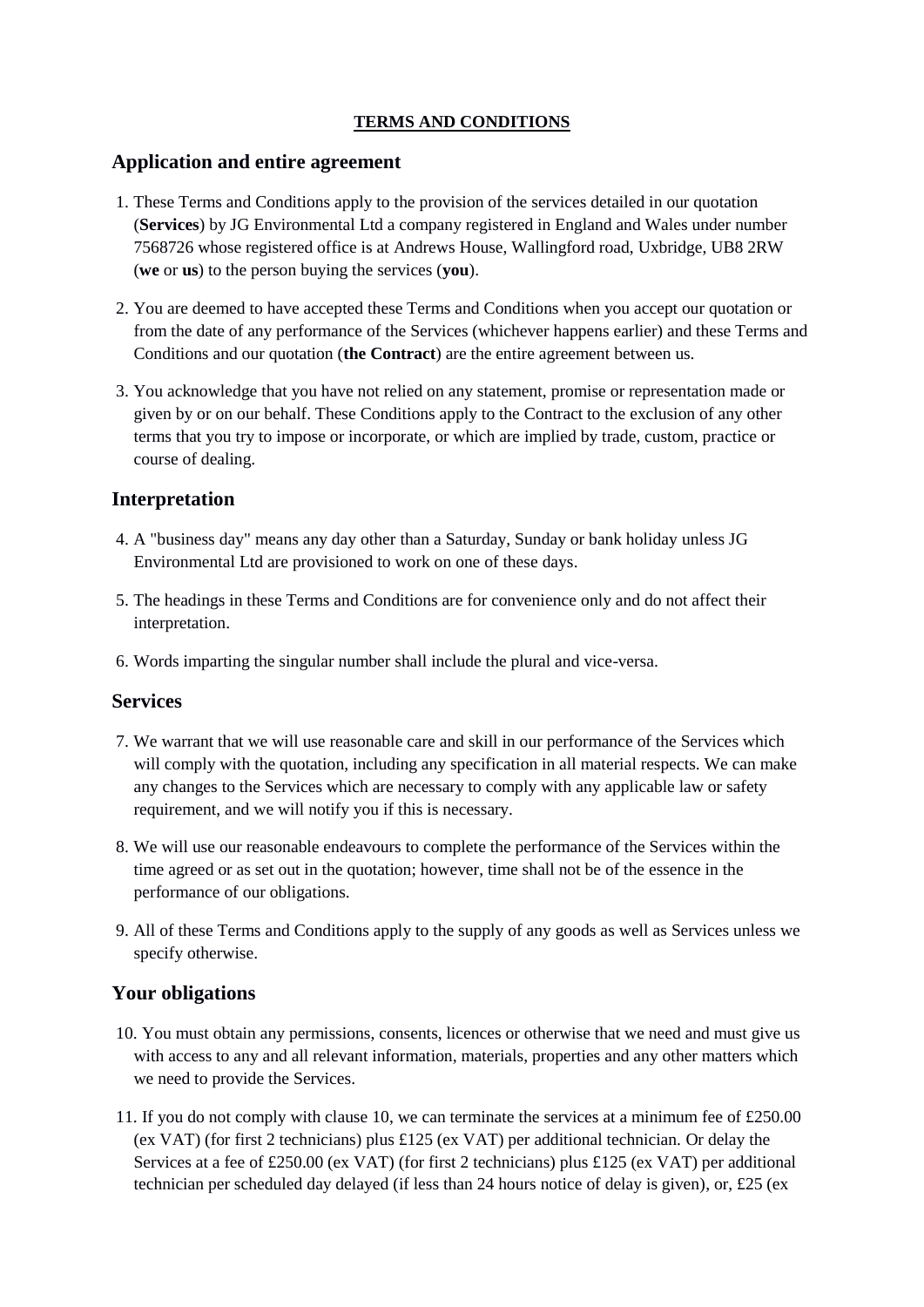VAT) per technician per hour whichever is the least, plus, reasonable incidental expenses set out in clause 14.

12. We are not liable for any delay or failure to provide the Services if this is caused by your failure to comply with the provisions of this section (**Your obligations**).

### **Fees**

- 13. The fees (**Fees**) for the Services are set out in the quotation and are on a time and materials basis.
- 14. In addition to the Fees, we can recover from you a) reasonable incidental expenses including, but not limited to, travelling expenses, hotel costs, subsistence and any associated expenses, b) the cost of services provided by third parties and required by us for the performance of the Services, c) the cost of any materials required for the provision of the Services and d) the delay fee set out in clause 11.
- 15. You must pay us for any additional services provided by us that are not specified in the quotation in accordance with our then current, applicable daily rate in effect at the time of performance or such other rate as may be agreed between us. The provisions of clause 14 also apply to these additional services.
- 16. The Fees are exclusive of any applicable VAT and other taxes or levies which are imposed or charged by any competent authority.

# **Cancellation and amendment**

- 17. We can withdraw, cancel or amend a quotation if it has not been accepted by you, or if the Services have not started, within a period of 7 days from the date of the quotation, (unless the quotation has been withdrawn).
- 18. Either we or you can cancel an order for any reason prior to your acceptance (or rejection) of the quotation.
- 19. If you want to amend any details of the Services you must tell us in writing as soon as possible. We will use reasonable endeavours to make any required changes and additional costs will be included in the Fees and invoiced to you.
- 20. If, due to circumstances beyond our control, including those set out in the clause below (**Circumstances beyond a party's control**), we have to make any change in the Services or how they are provided, we will notify you immediately. We will use reasonable endeavours to keep any such changes to a minimum.

# **Payment**

- 21. We will invoice you for payment of the Fees either:
	- a. at the beginning of the project
	- b. when we have completed the Services if agreed; or
	- c. on the invoice dates set out in the quotation or agreement; or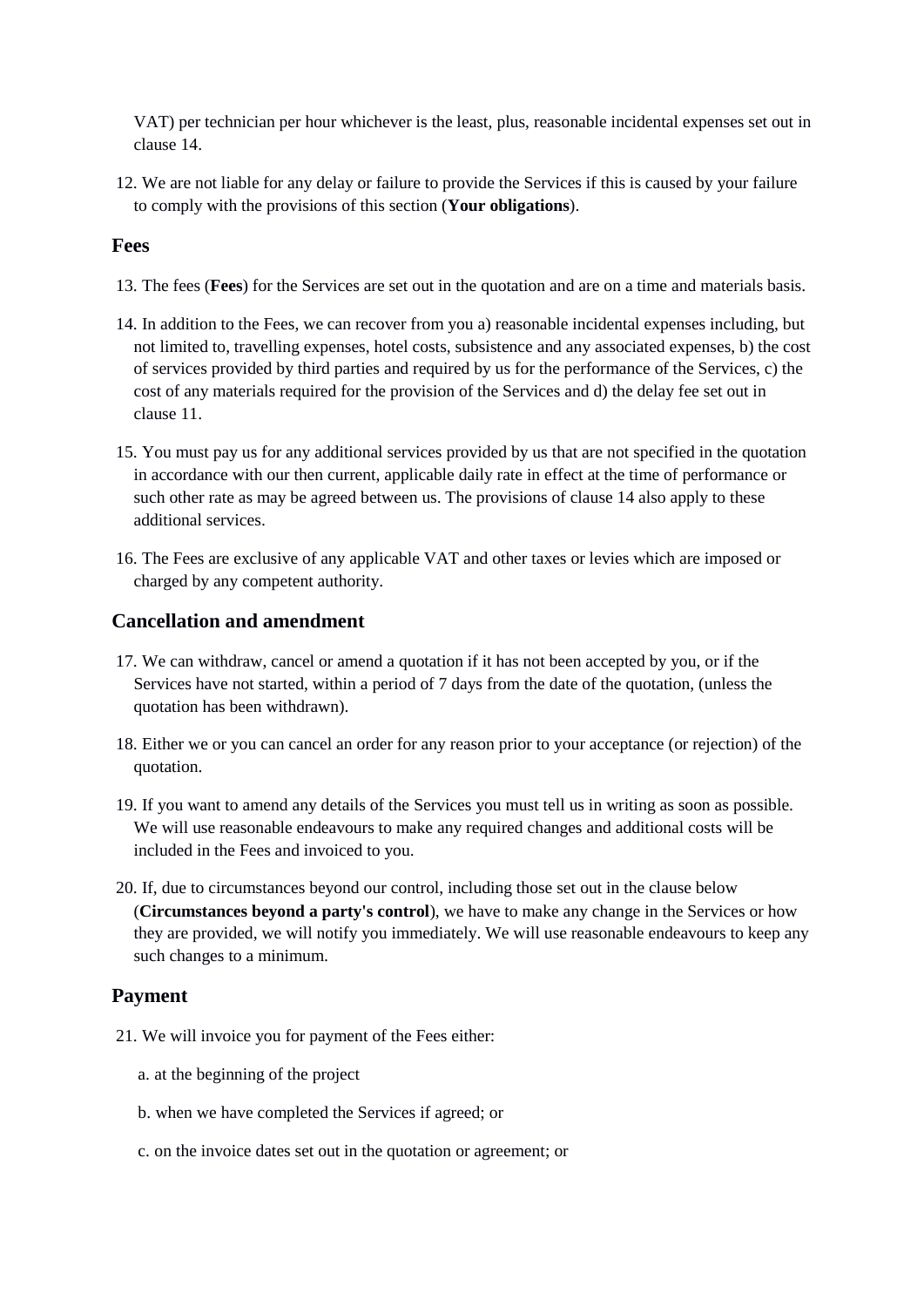- d. on scheduled completion date, if, delay has occurred as failure on your part.
- 22. You must pay the Fees due within 30 days of the date of our invoice or otherwise in accordance with any credit terms agreed between us.
- 23. Time for payment shall be of the essence of the Contract/ works.
- 24. Without limiting any other right or remedy we have for statutory interest, if you do not pay within the period set out above, we will charge you interest at the rate of 8% per annum above the base lending rate of the Bank of England. Further to this a standard late fee will be added to all overdue invoices, this is outlined as per the table below:

| <b>Invoice Amount</b> | Late Fee |
|-----------------------|----------|
| Up to £300.00         | £25.00   |
| £300.01 - £500.00     | £35.00   |
| £501.00 - £1,000.00   | £60.00   |
| £1,000.01 - £1,500.00 | £70.00   |
| £1,500.01 - £3,000.00 | £105.00  |
| £3,000.01 - £5,000.00 | £185.00  |
| £5,000.01 or more     | £250.00  |

- 25. All payments due under these Terms and Conditions must be made in full without any deduction or withholding except as required by law and neither of us can assert any credit, set-off or counterclaim against the other in order to justify withholding payment of any such amount in whole or in part.
- 26. If you do not pay within the period set out above, we can suspend any further provision of the Services and cancel any future services which have been ordered by, or otherwise arranged with, you.
- 27. Extra fees maybe incurred if passed to an external company for none payment.
- 28. Receipts for payment will be issued by us only at your request.
- 29. All payments must be made in British Pounds unless otherwise agreed in writing between us.

#### **Sub-Contracting and assignment**

- 30. We can at any time assign, transfer, charge, subcontract or deal in any other manner with all or any of our rights under these Terms and Conditions and can subcontract or delegate in any manner any or all of our obligations to any third party.
- 31. You must not, without our prior written consent, assign, transfer, charge, subcontract or deal in any other manner with all or any of your rights or obligations under these Terms and Conditions.

### **Termination**

32. We can terminate the provision of the Services immediately if you: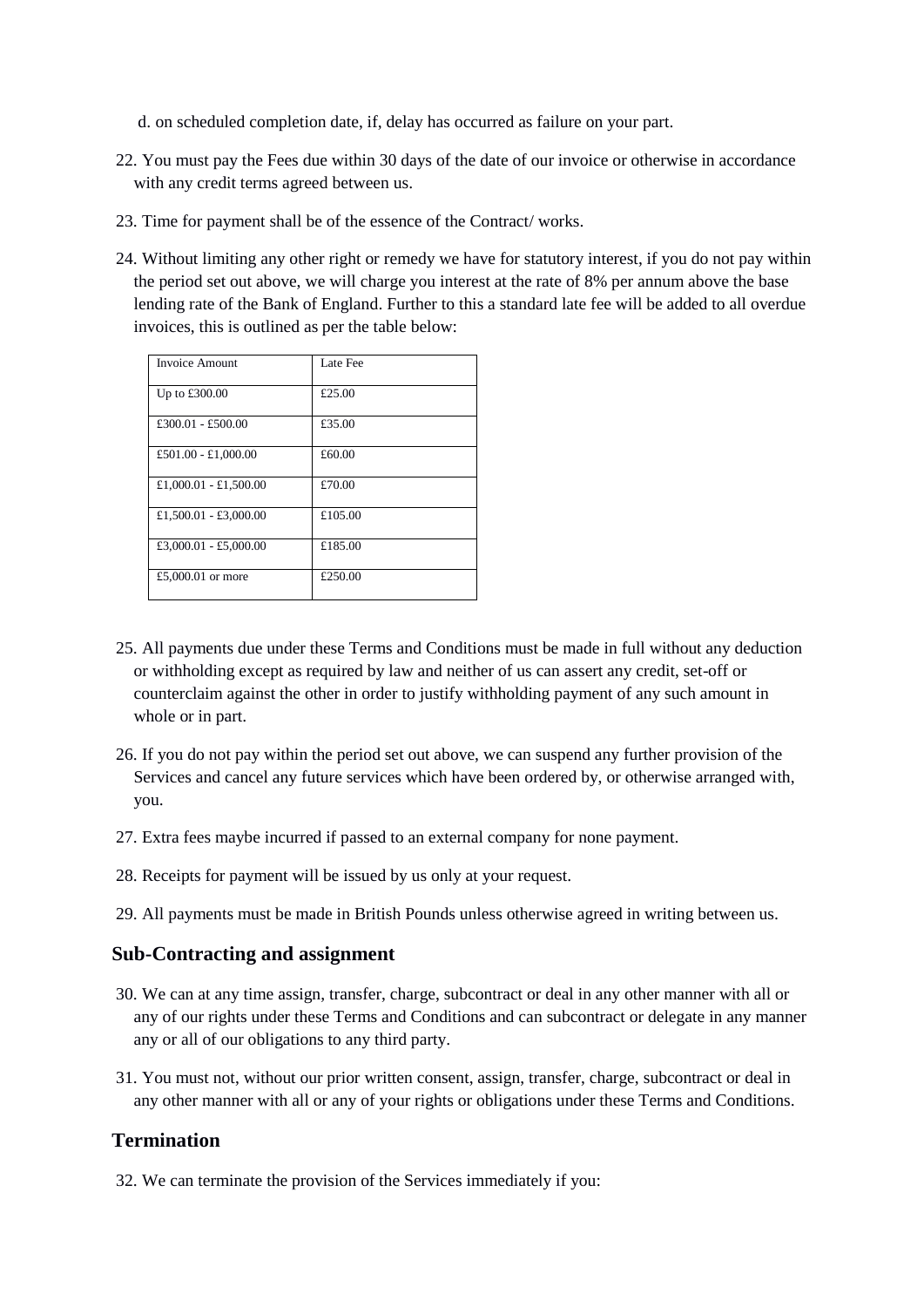- a. commit a material breach of your obligations under these Terms and Conditions; or
- b. fail to make pay any amount due under the Contract on the due date for payment; or
- c. are or become or, in our reasonable opinion, are about to become, the subject of a bankruptcy order or take advantage of any other statutory provision for the relief of insolvent debtor; or
- d. enter into a voluntary arrangement under Part 1 of the Insolvency Act 1986, or any other scheme or arrangement is made with its creditors; or
- e. convene any meeting of your creditors, enter into voluntary or compulsory liquidation, have a receiver, manager, administrator or administrative receiver appointed in respect of your assets or undertakings or any part of them, any documents are filed with the court for the appointment of an administrator in respect of you, notice of intention to appoint an administrator is given by you or any of your directors or by a qualifying floating charge holder (as defined in para. 14 of Schedule B1 of the Insolvency Act 1986), a resolution is passed or petition presented to any court for your winding up or for the granting of an administration order in respect of you, or any proceedings are commenced relating to your insolvency or possible insolvency.

## **Intellectual property**

33. We reserve all copyright and any other intellectual property rights which may subsist in any goods supplied in connection with the provision of the Services. We reserve the right to take any appropriate action to restrain or prevent the infringement of such intellectual property rights.

## **Liability and indemnity**

- 34. Our liability under these Terms and Conditions, and in breach of statutory duty, and in tort or misrepresentation or otherwise, shall be limited as set out in this clause.
- 35. The total amount of our liability is limited to the total amount of Fees payable by you under the Contract.
- 36. We are not liable (whether caused by our employees, agents or otherwise) in connection with our provision of the Services or the performance of any of our other obligations under these Terms and Conditions or the quotation for:
	- a. any indirect, special or consequential loss, damage, costs, or expenses or;
	- b. any loss of profits; loss of anticipated profits; loss of business; loss of data; loss of reputation or goodwill; business interruption; or, other third party claims; or
	- c. any failure to perform any of our obligations if such delay or failure is due to any cause beyond our reasonable control; or
	- d. any losses caused directly or indirectly by any failure or your breach in relation to your obligations; or
	- e. any losses arising directly or indirectly from the choice of Services and how they will meet your requirements or your use of the Services or any goods supplied in connection with the Services.
- 37. You must indemnify us against all damages, costs, claims and expenses suffered by us arising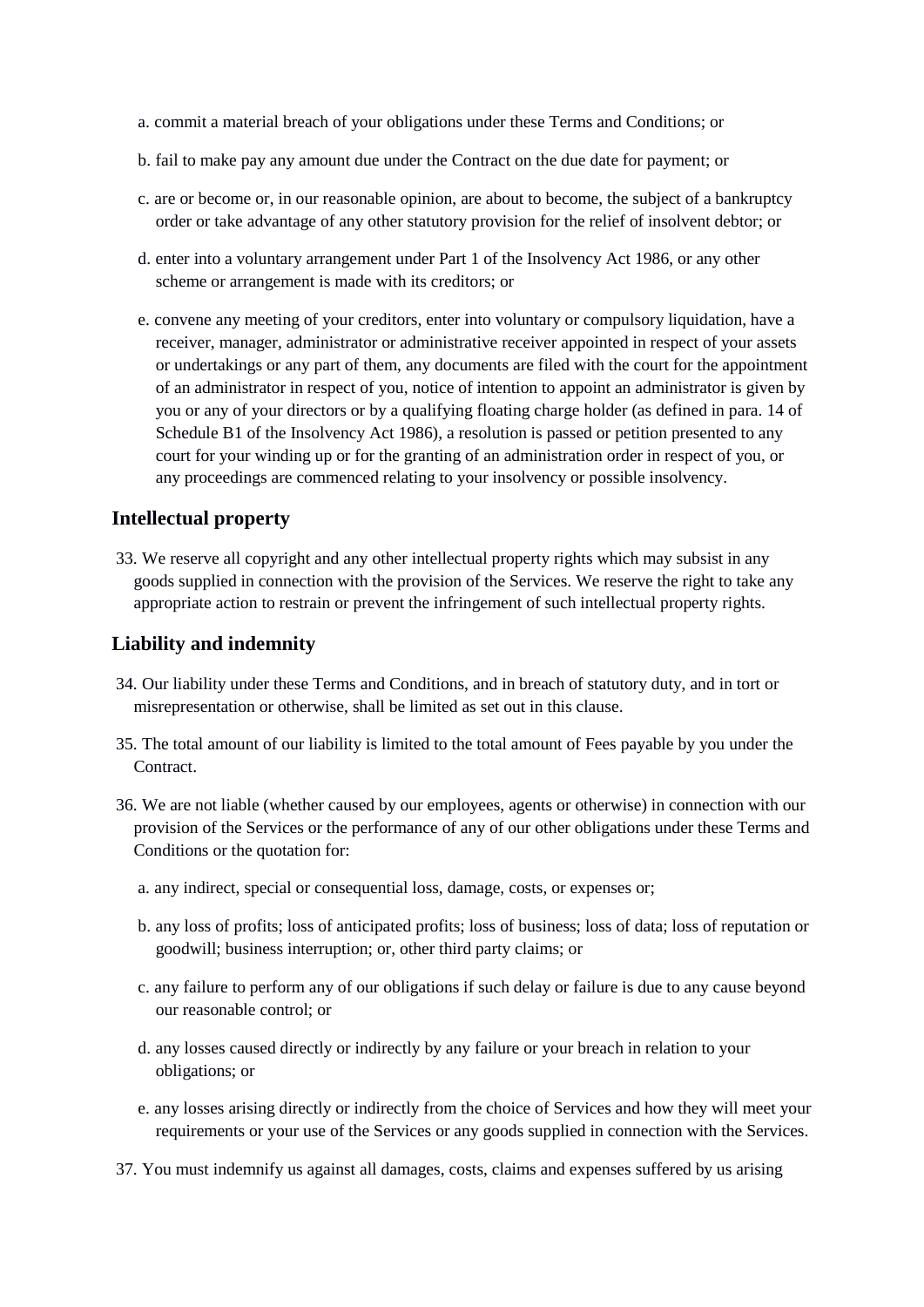from any loss or damage to any equipment (including that belonging to third parties) caused by you or your agents or employees.

38. Nothing in these Terms and Conditions shall limit or exclude our liability for death or personal injury caused by our negligence, or for any fraudulent misrepresentation, or for any other matters for which it would be unlawful to exclude or limit liability.

## **Circumstances beyond a party's control**

39. Neither of us is liable for any failure or delay in performing our obligations where such failure or delay results from any cause that is beyond the reasonable control of that party. Such causes include, but are not limited to: power failure, Internet Service Provider failure, industrial action, civil unrest, fire, flood, storms, earthquakes, acts of terrorism, acts of war, governmental action or any other event that is beyond the control of the party in question. If the delay continues for a period of 90 days, either of us may terminate or cancel the Services to be carried out under these Terms and Conditions.

## **Communications**

- 40. All notices under these Terms and Conditions must be in writing and signed by, or on behalf of, the party giving notice (or a duly authorised officer of that party).
- 41. Notices shall be deemed to have been duly given:
	- a. when delivered, if delivered by courier or other messenger (including registered mail) during the normal business hours of the recipient;
	- b. when sent, if transmitted by fax or email and a successful transmission report or return receipt is generated;
	- c. on the fifth business day following mailing, if mailed by national ordinary mail; or
	- d. on the tenth business day following mailing, if mailed by airmail.
- 42. All notices under these Terms and Conditions must be addressed to the most recent address, email address or fax number notified to the other party.

## **No waiver**

43. No delay, act or omission by a party in exercising any right or remedy will be deemed a waiver of that, or any other, right or remedy nor stop further exercise of any other right, or remedy.

### **Severance**

44. If one or more of these Terms and Conditions is found to be unlawful, invalid or otherwise unenforceable, that / those provisions will be deemed severed from the remainder of these Terms and Conditions (which will remain valid and enforceable).

### **Law and jurisdiction**

45. These Terms and Conditions are governed by and interpreted according to English law. All disputes arising under these Terms and Conditions are subject to the exclusive jurisdiction of the